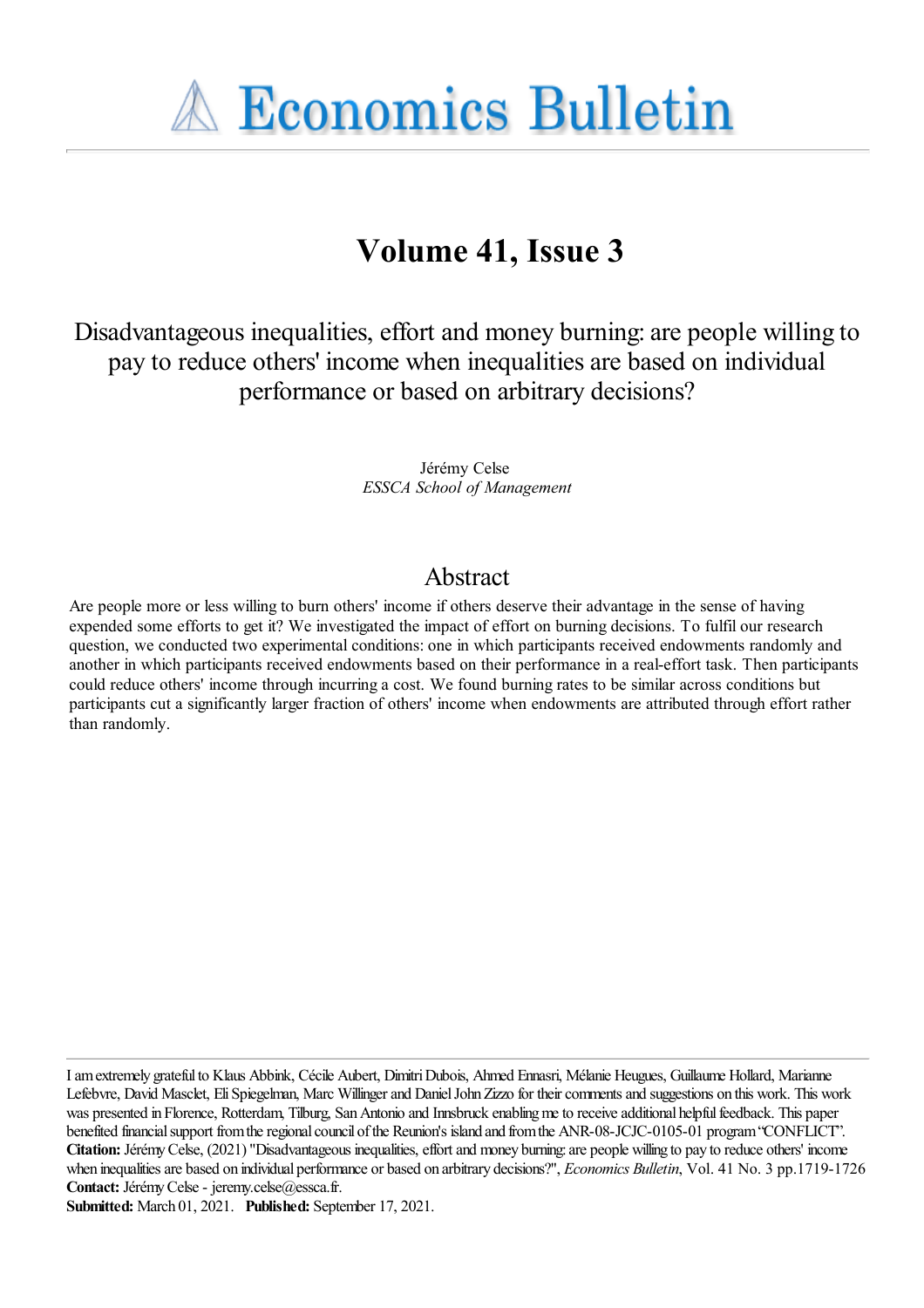#### **1. Introduction**

Standard economic theory stresses that economic agents are self-interested and so behave to maximise their own welfare. Hence people would reject any opportunity to destroy others' income at a personal cost. However Zizzo and Oswald (2001) found, through a provocative laboratory experiment, that two third of the participants were willing to pay in order to reduce others' earnings. The authors showed that participants displayed (negative) interdependent preferences: namely, their utility depends not only on their own situation (or payoff) but also on others' situations (or payoffs). Interdependent preferences have since been incorporated to rational choice models to understand, explain and predict violations of rational behaviours such as the rejection of low proposals in the Ultimatum Game (Bolton & Ockenfels, 2000; Charness & Rabin, 2002; Fehr & Schmidt, 1999; Sobel, 2005; Zizzo, 2007) or costly punishment in public good games (Chaudhuri, 2011; Fehr et al., 2002).

In their seminal paper, Zizzo and Oswald (2001) first created a wealth distribution by giving an initial endowment to participants and by letting them bet their endowment on risky lotteries. Some participants received an arbitrary advantage by being initially better endowed. After betting their money on lotteries, participants were informed about their own payoff and about the payoffs of other participants within their experimental session. Participants were then anonymously allowed to burn/reduce others' payoffs at a personal cost. The burning cost varied to compute a price elasticity of burning or - as stated by the authors - a *degree of envy* (p. 43). The authors found that 62.5% of the participants chose to burn others' income and that the burning cost did not impact burning decisions (see also Abbink et al., 2000; Abbink & Herrmann, 2011; Abbink & Sadrieh, 2009). However, they found that there was a strong correlation between wealth and the amounts by which participants were burnt: wealthy participants were by far the largest victims of burning decisions. To explain their results, the authors proposed two factors to shape negative interdependent preferences: reciprocity (participants – and more precisely rich and favoured participants - burnt because they anticipated others to burn them) and desert (participants receiving an initial arbitrary advantage were most likely to be burnt because they were initially favoured).

In a later study, Zizzo (2003) examined the issue of reciprocity. In his experiment, only a few randomly chosen participants could burn others' payoffs without fearing to be victims of others' burning decisions thus eliminating the explanation that people burnt others because they anticipated others to burn them (and so removing concerns for reciprocity). Under such a setting, Zizzo (2003) found less burning: around half of the participants were willing to reduce others' income at a personal cost. Reciprocity was then partly responsible for leading such a large fraction of participants to burn others' income. In a subsequent paper, Zizzo (2004) examined the issue of desert. He conducted experimental sessions in which some participants were initially favoured by the experimenter (advantaged participants) whereas others were not (disadvantaged). Then participants, after learning others' income, could choose to burn, redistribute or to steal part of others' income. Zizzo (2004) found a larger proportion of negative interdependent preferences when advantages were induced unfairly (through initial experimental allocation) than when advantages were induced fairly (see also Rustichini and Vostroknutov, 2014). In light of all the results obtained, Zizzo (2004) concluded that desert mattered more than reciprocity in shaping negative interdependent preferences and resulting behaviours (stealing and burning): participants burnt richer ones because the latter were initially favoured by the experimenter and thus did not deserve their relative superiority.

Whereas the quoted studies highlighted the importance of desert in shaping burning decisions, they did not methodically investigate the impact of endowment provision on money burning decisions. Some limitations can be pointed out. First, Zizzo (2004) examined the role of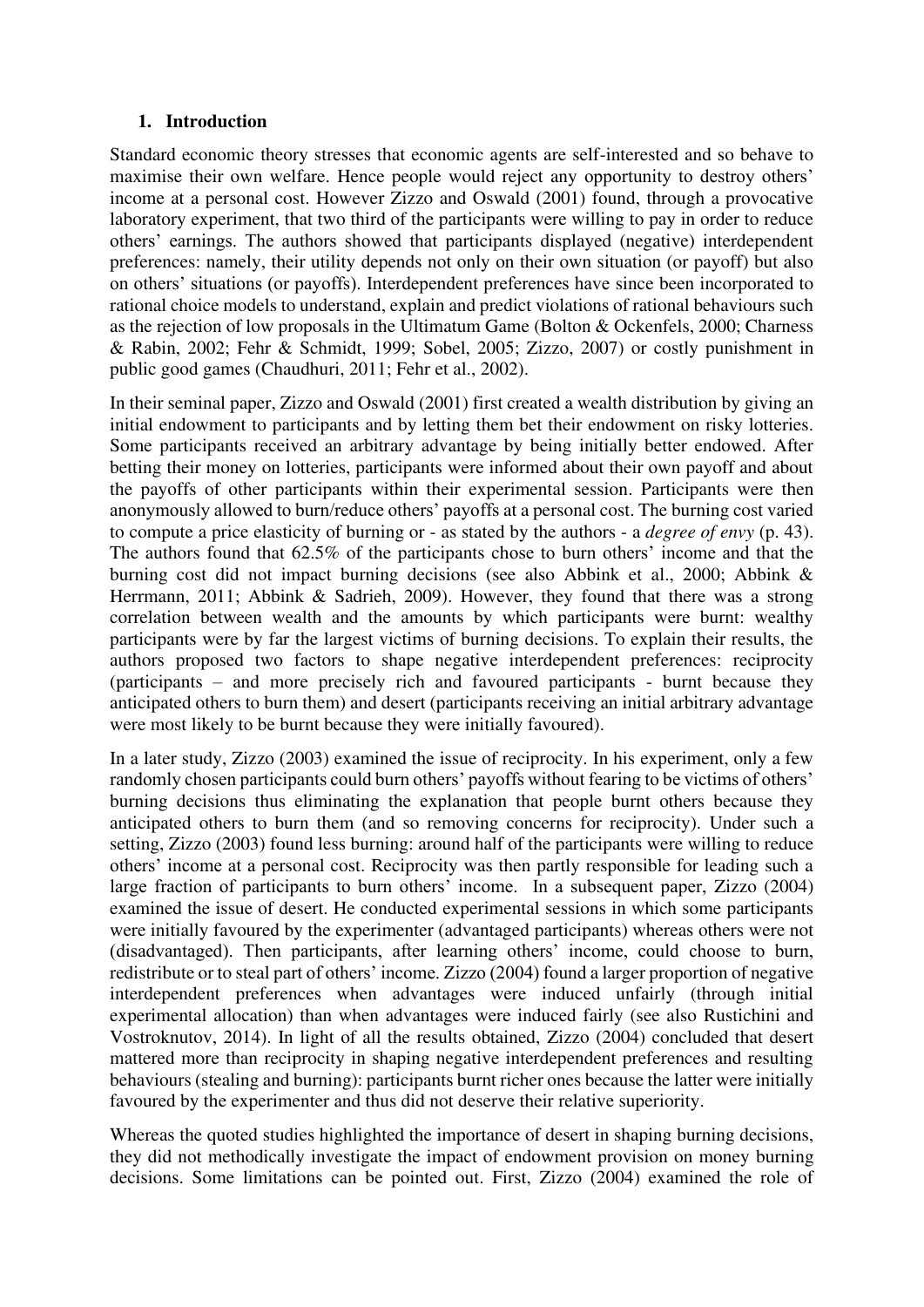exogenous desert in money burning. Namely in his experiment, desert (and associated inequalities) was manipulated exogenously: advantages were given arbitrarily and participants were not responsible for the existing differences.<sup>1</sup> Second, Zizzo  $(2004)$  mixed different behaviours (burning, redistributing, stealing) and motivations (envy, guilt, resentment) that could weaken his conclusions on the importance of desert in shaping negative interdependent preferences. We aimed at expanding the objectives pursued by Zizzo (2004) to enhance our comprehension of money burning. More precisely, this paper proposes to examine this issue in a more focused and methodological way. Whereas Zizzo (2004) examined the impact of exogenous inequalities on money burning, we proposed in this paper to explore the impact of endogenous inequalities on money burning. Our paper addresses the following question: are people more or less willing to burn others' income if others deserve their advantage in the sense of having expended some efforts to get it? The novelty of our paper lies in exploring money burning decisions depending on how endowments are allocated. Contrary to previous papers (Fehr, 2018; Rustichini & Vostroknutov, 2014; Zizzo, 2004), we compared two allocation mechanisms (one based on chance and another based on individual performance) and study their impact on decision-making procedure. Note that Bosman et al. (2005) did investigate a related issue in the *power-to-take game* (aka PTG). Whereas the authors focused on emotions and their impact on destruction, they compared decisions from participants who received endowments from the experimenter with decisions from participants who earned their endowment through a real-effort task. They found more destruction when participants receive endowments like manna from heaven rather than when they earned it. Conversely to the money burning game (MBG), the PTG involves an interaction between two players: one can take part of the others' income who can retaliate by destroying part of his/her own income. The PTG examines the destructive behaviour resulting from an interaction (thus including reciprocal concerns). Based on a PTG, Bosman et al. (2005) could not disentangle the impact of effort from the impact of other players' decisions on emotions and individual behaviour. The MBG we consider in this paper does not consider a strategic setting but examines the internal motivations behind destruction. Our paper provides a setting to rigorously examine the impact of effort on money burning decisions and interdependent preferences.

In this paper, we used the MBG designed by Oswald and Zizzo (2000) and examined the role of effort in modulating burning decisions. We conducted two experimental conditions differing only in how participants obtained their endowment. In one condition (*Luck*) participants received endowments randomly whereas in another they received endowments according to their individual performance (*Effort*). As a preview of our results, we found that participants are not more willing to burn others' income when endowments are determined by individual performance however when they chose to do so they cut a significantly larger fraction of others' income. Our experimental design enables to differentiate participants' reactions toward inequalities generated randomly or through differences in effort.

Agents may experience negative interdependent preferences because of envy or feelings of unfairness (Beckman et al., 2002; Fehr & Schmidt, 2006). Since envy is thought to arise in situations of relative inferiority (Celse, 2017; Smith and Kim, 2007; Zizzo, 2007) and to provide

<sup>1</sup> Rustichini and Vostroknutov (2014) did examine participants' reactions to endogenous inequalities however in their experiment participants were also suffering from reciprocity concerns (strategic interactions) that prevents them from drawing robust conclusions about the impact of endogenous inequalities on destructive behaviour. Fehr (2018) did examine the relationship between inequality gaps and money burning. Participants had to perform a real-effort task, were paid according to their individual and relative performance and could cheat to increase their performance. After the real-effort task, participants could burn. He found more burning when participants inequalities were due to immoral behaviours. His design did not carefully disentangle reactions to inequalities generated by differences in effort from reactions to inequalities generated by differences in luck.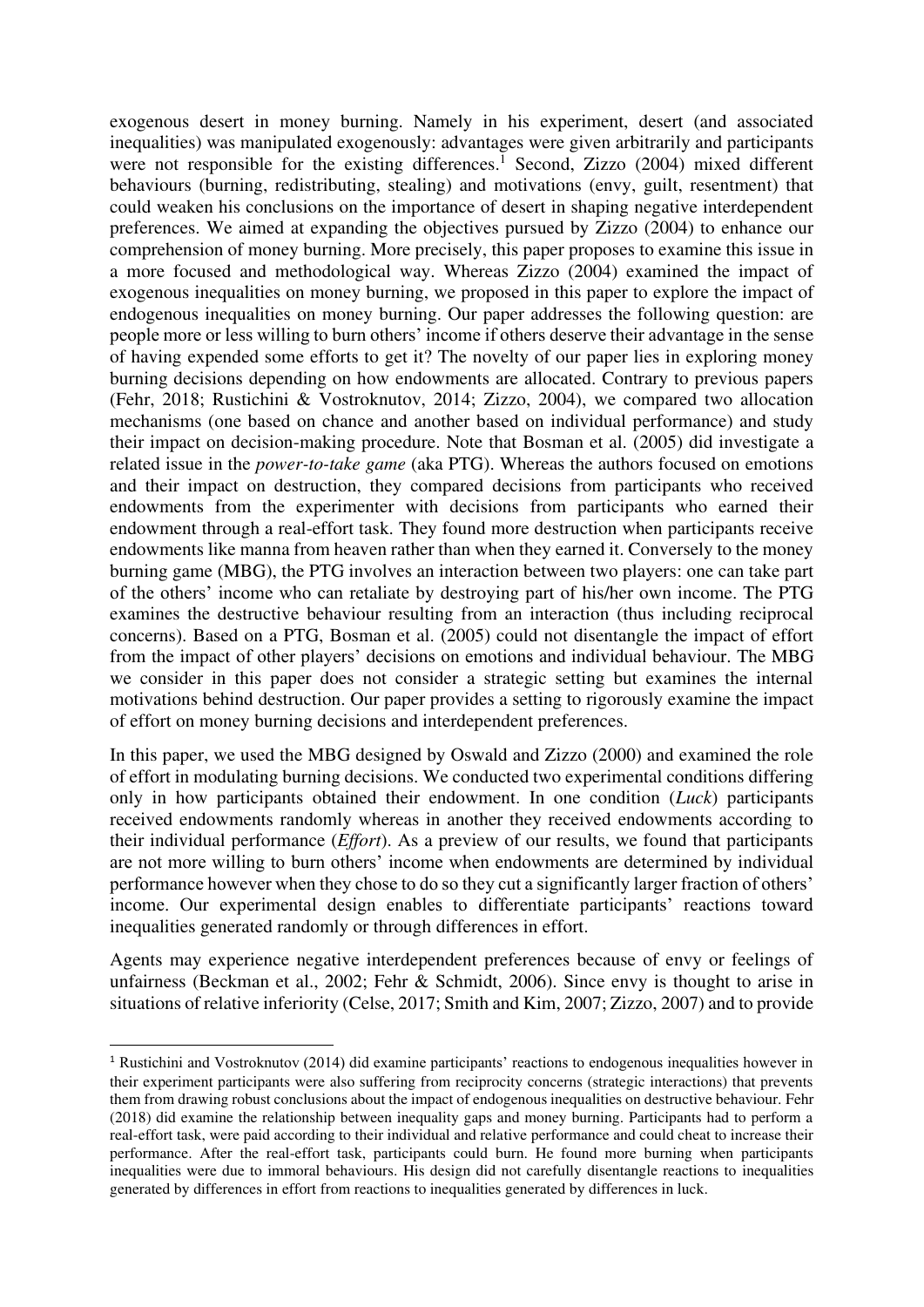easily interpretable results, we opted to focus on the decisions resulting from participants placed in situations of relative inferiority namely exposed to better endowed others.

According to Equity Theory, the definition of fairness is closely related to the notion of effort (Buchanan, 1986; Schokkaert & Capeau, 1991). There is ample empirical evidence that people consider an unequal allocation to be fair if it results from differences in effort or performance (Bolton et al., 2005; Bosmans & Schokkaert, 2009; Dickinson & Tiefenthaler, 2002; Houser et al., 2012; Konow, 2001; List & Cherry, 2008; Ruffle, 1998). For instance, dictators give more to charities than to students because they perceive charities to be more deserving than students (Eckel & Grossman, 1996). Based on Equity Theory, inequalities originating from differences in performance are perceived to be fair, socially accepted and less likely to be contested. Hence if all participants have to make an effort to obtain an endowment, the resulting inequalities should be considered, from participants' perspectives, as fair. Conversely if participants receive endowments randomly, resulting inequalities should be considered as unfair and more contested. The experimental literature on destruction also tends to suggest that destruction is lower when people make efforts to get their situation (Bosman et al., 2005; Rustichini & Vostroknutov, 2014; Zizzo, 2004). Therefore we might expect that, if endowments were allocated according to individual performance, participants should not decide to burn others' higher endowments since they should consider such inequalities as fair and thus acceptable. We thus stated the following hypotheses: burning rates *(H1)* and burned amounts *(H2)* should be lower in *Effort* compared to *Luck*. Note that, if participants were purely self-interested, burning rates and thus amounts should be null in both conditions.

## **2. Experimental design**

On aggregate, we conducted 22 experimental sessions (12 of *Luck* and 10 of *Effort*) and 368 participants participated to our study (218 in *Luck* and 150 in *Effort*). We designed two conditions and employed a *between-subjects* design. We restricted our analysis to participants whose endowment was strictly lower than the endowment of the participants they were paired with. The analysis below is thus based on the observations of 109 players A in *Luck* and 75 in *Effort*.

In both conditions, two roles were randomly attributed: player A and B. Pairs made of one player A and one player B were randomly formed at the beginning of the experiment. Participants were informed that only players A could make a decision (in order to remove reciprocity concerns in burning). The experiment was single shot (no reputation involved) and was identical in both conditions except that in *Effort* participants had to perform a real-effort task to determine their endowments (see below). First, players A were informed about their monetary endowment and about the endowment of the player B they were paired with. Then players A were informed about the opportunity to burn player B's endowment by incurring a personal cost. If players A decided to burn player B's endowment, they had to indicate by how much they wanted to burn player B's endowment by choosing an integer amount between 1 to 10 burning units. By burning to the maximal amount, the final payoff of the two players were equalised. For a lower amount, player B's payoff remained larger than player A's payoff. For comparison purposes, the burning cost had a similar relative weight in player A's initial endowment.<sup>2</sup> To reduce his opponent's endowment by one burning unit, each player A had to sacrifice 2.5% of his/her initial endowment. Participants could simulate the impact of their decision on the final payoffs of each member of the pair before confirming their decision.

<sup>&</sup>lt;sup>2</sup> This proportional-cost scheme mirrors the case that efforts for destroying a car are smaller than those required for destroying a house. Foster (1972) provides anecdotal evidence about that proportional relationship.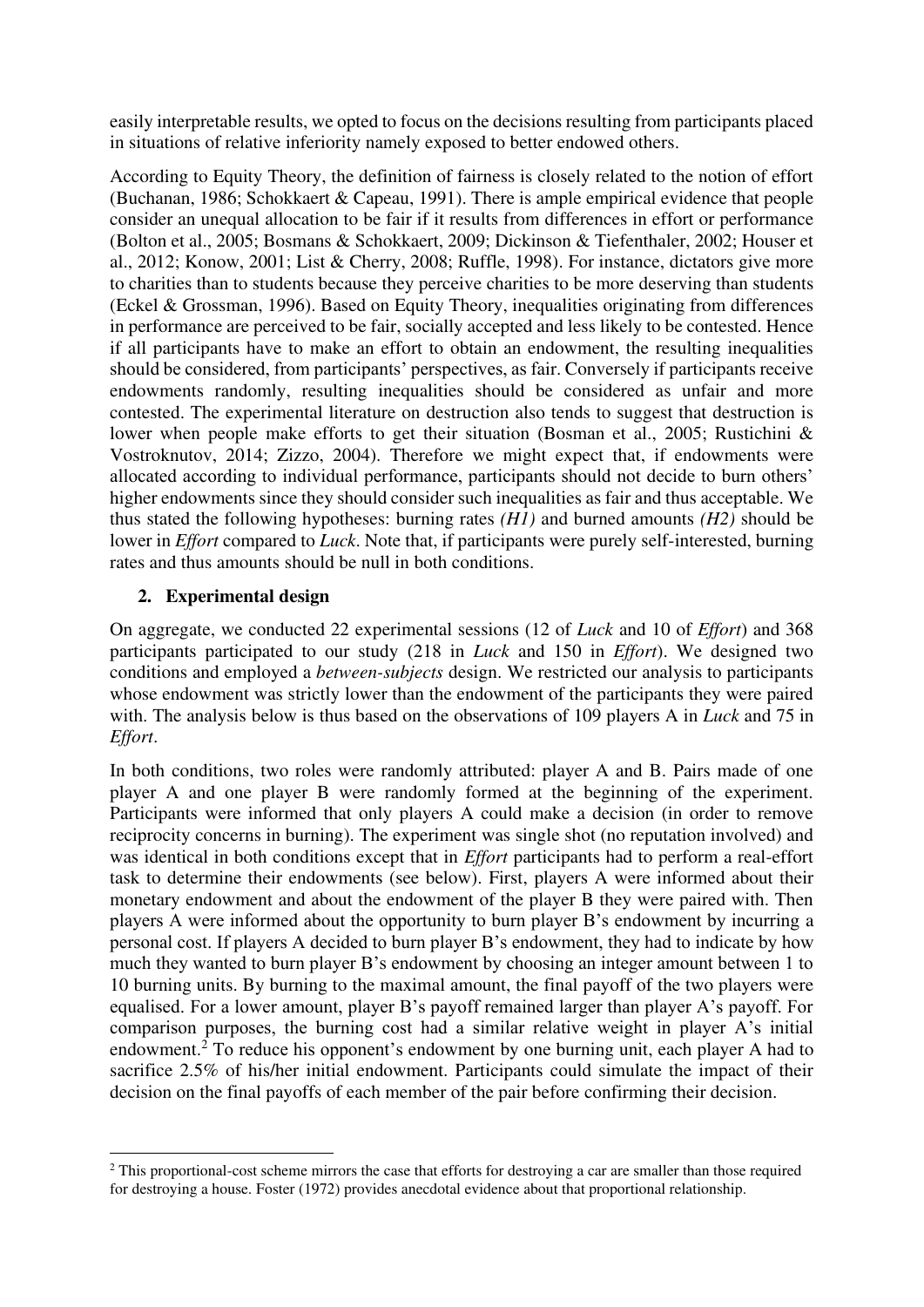The difference between the two treatments relies on how endowments are attributed to participants. In *Luck*, the computer randomly drew endowments and randomly attributed them to subjects whereas in *Effort* the endowment allocated to each player depended on their own performance in a real-effort task that consisted in clicking on a mouse under time pressure (1 minute): the more they clicked the higher their endowment. We chose a one minute real-effort task to ensure that the timing and the nature of the decisions were the same across conditions since it is acknowledged that the duration of real-effort tasks affect participants' behaviours (Charness et al., 2018).

As we focused on participants whose endowments are strictly lower than their opponent and to limit the number of useless observations (such as data originating from players A with strictly larger endowments than their opponents), we restricted the set of possible endowments to be allocated to participants. In both conditions, players A could receive either  $\epsilon$ 4 or  $\epsilon$ 16 and players B could receive either  $\epsilon$ 8,  $\epsilon$ 20 or  $\epsilon$ 32. So, we focused on 5 sets of monetary endowments: (4; 8), (4; 20), (4; 32), (16; 20) and (16; 32). Whereas we controlled how endowments are allocated in *Luck*, the allocation of endowments was more problematic in *Effort* since endowments are allocated according to individual performance and thus uncontrollable prior to running the experiment. To be able to compare the two conditions, the allocated endowments needed to be similar across conditions. To fulfil that purpose, we conducted pilot sessions (not included in this paper nor in the analysis) in which participants were asked to perform only the real-effort task. From these pilot sessions, we derived a distribution of clicks and determined the performance levels required to equalise to the maximum extent the distribution of endowments across conditions. For instance, players A would get  $\epsilon$ 4 if their performance was below 300 clicks otherwise, they would get  $\epsilon$ 16. Required performance levels were kept constant across sessions of *Effort*. We conducted a Kruskal Wallis test to detect for differences in endowments attributed to participants between the two conditions. No significant differences in endowments were found between conditions for both players A (chi2=.661, p = .416, DOF = 1) and B (chi2= .062, p = .803, DOF = 1).

#### **3. Results:**

On aggregate, one participant out of three burnt their opponent's endowment (see Table 1). More precisely, 35 participants out of 109 burnt others' payoffs in *Luck* and 29 out of 75 did the same in *Effort*. Although there are proportionally more burning decisions in *Effort* than in *Luck*, this difference does not reach significance (chi-square  $= 0.842$ ,  $p = 0.358$ ). Hence, the way endowments were attributed does not seem to exert more participants to burn others' income. A binary logit model showed that burning does not depend on the introduction of effort  $(p = 0.529)$ . Although when endowments were attributed according to individual effort participants chose more often to burn their opponent's endowment, the introduction of effort plays no role in participants' decisions to subtract income. Our data did not corroborate *H1*. In *Luck*, whereas participants could invest up to 10 units and thus equalise endowments, they invested, on average, 3.34 units. Conversely, in *Effor*t, participants invested more, on average 6.41 units. The difference in the intensity of burning decisions between *Luck* and *Effort* is significant (p < .001, two sided Mann-Whitney). Again, our data did not validate *H2*.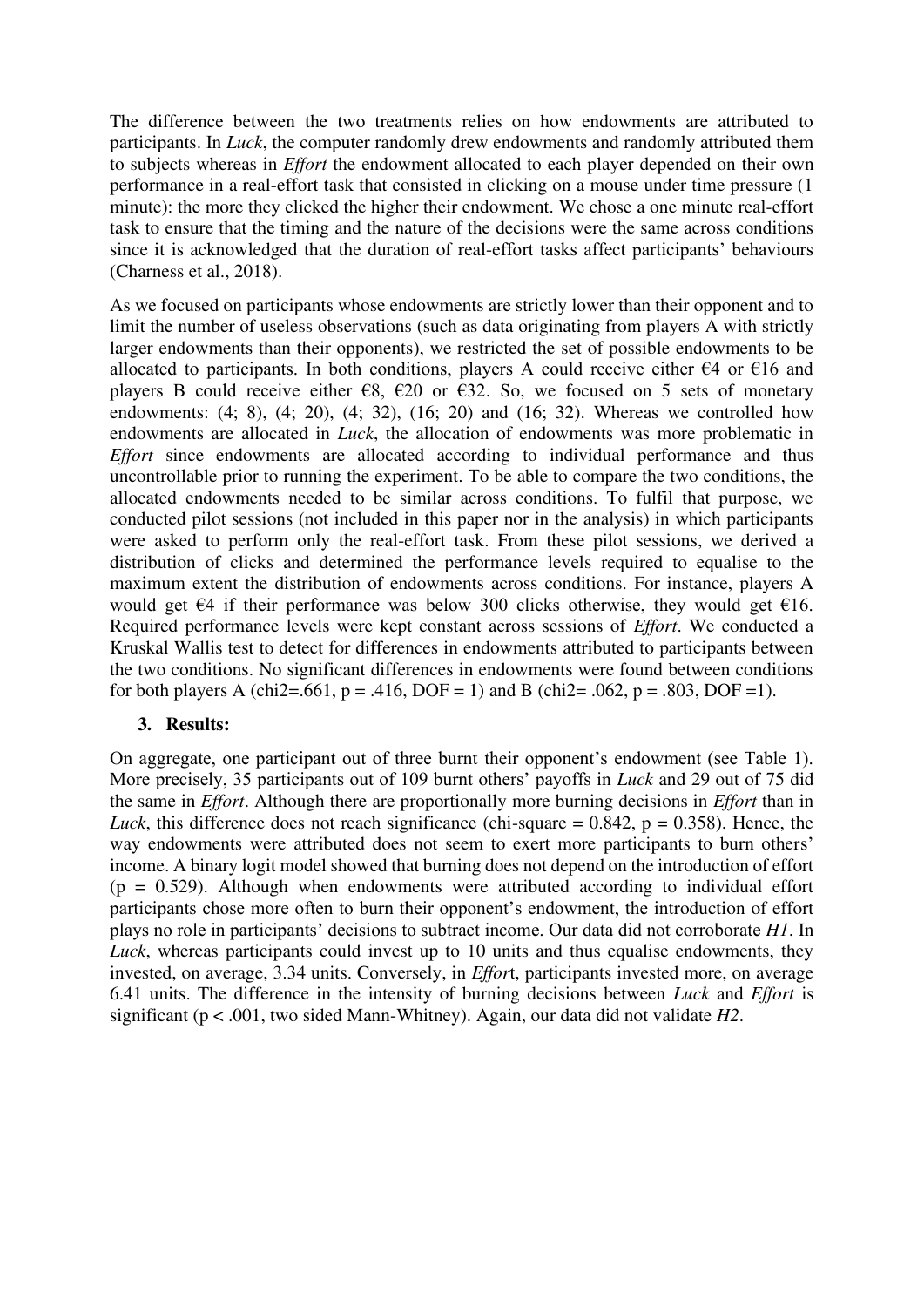| Conditions                                   | Luck        | Effort   | Overall  |
|----------------------------------------------|-------------|----------|----------|
| Number of independent observations (Players) | 109         |          | 184      |
| A)                                           |             |          |          |
| Number of reduction decisions (proportions)  | 35          | 29       | 64       |
|                                              | $(32.11\%)$ | (38.67%) | (34.78%) |
| Average intensity of burning decisions       | 3.34        | 6.41     | 4.73     |

**Table 1: Number (proportion) and average intensity of burning decisions across conditions.** 

To summarise, we found that the proportion of burning decisions is not significantly different between *Luck* and *Effort*. Nevertheless, participants cut a significantly higher fraction of their opponent's endowment when endowments are attributed through effort.

### **4. Conclusion**

Zizzo and Oswald (2001) found that two-third of participants were willing to sacrifice their own resources to reduce others' earnings. They suggested two explanations: reciprocity and desert. Collected data suggested desert to be more important than reciprocity. We thus examined the impact of effort on burning decision. We conducted two conditions: one in which participants' endowments were attributed randomly and another in which endowments were given according to individual performance in a real-effort task. Participants were then exposed to unflattering social comparison and were proposed to burn their opponent's endowment. Although the introduction of effort did not exert more participants to burn their opponent's income, it pushed participants to cut a higher portion of their opponent's endowment.

To predict behaviour from our experiment, we referred to Equity Theory. It predicted that if endowments depend on individual effort then subjects would be less prone to reduce income. Our results did not validate this theory: we found more intense burning decisions when endowments were attributed through effort. Research on emotions may help understanding our results. According to Emotion Theory, effort is acknowledged to modulate the intensity of emotions (Ben-Ze'ev, 2000; Lazarus, 1991; Ortony et al., 1988). Emotions are experienced more intensely and have a higher action tendency when involving efforts: we regret more our failures when we make huge efforts to fulfil our objectives rather than when we are less involved (van Dijk et al., 1999). Negative emotions - such as envy or resentment - are particularly sensitive to effort and are ought to be more vivid and having a higher call for action when effort is invested in vain (Wyer & Srull, 1986). Hence if, as stated by previous studies (Beckman et al., 2002; Charness et al., 2014; Solnick & Hemenway, 1998; Rustichini & Vostroknutov, 2014; Zizzo, 2004; Zizzo & Oswald, 2001), negative emotions such as envy or resentment are responsible for burning others' income, participants should experience such emotions more vividly in *Effort* rather than in *Luck* and thus would be more likely to burn others' income when investing efforts in vain (i.e. in *Effort*) rather than when not investing efforts (i.e. in *Luck*). Although our experiment did not allow to measure rigourously the intensity of emotions and their impact on burning decisions, our results tend to corroborate predictions from emotion theory rather than for equity since and suggest the implications of emotions in burning decisions (see also Galeotti, 2015).

Still the issue of effort in modulating destructive decisions needs further investigation. One may conduct additional treatments to investigate agents' reactions when one made effort but got a smaller endowment than a participant who was arbitrarily favoured by the experimenter. Bardsley (2008) conducted a variant of a Dictator Game in which dictators could take money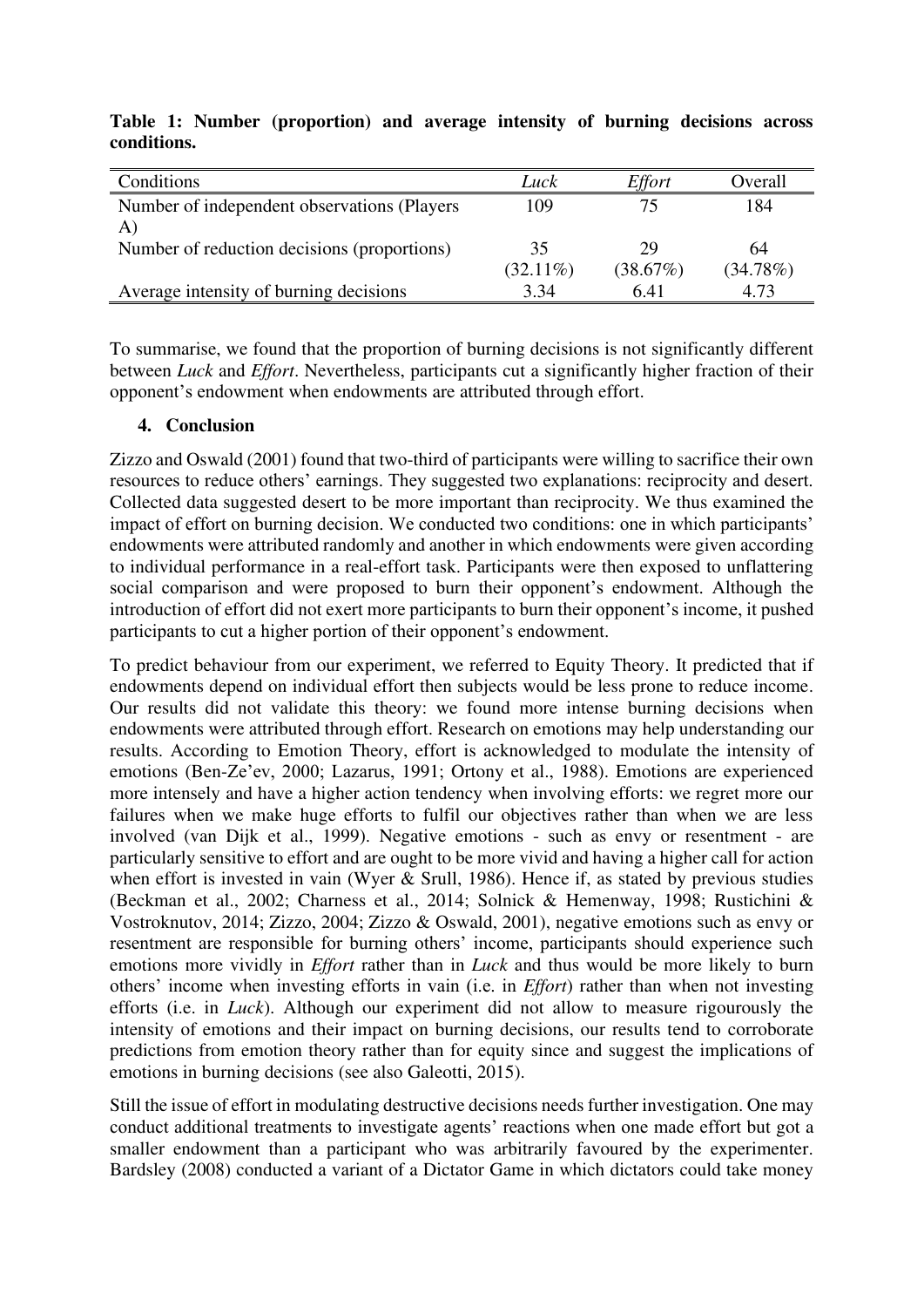from the receiver they were matched with. Bardsley (2008) found that by allowing dictators to take money from receivers, he could reverse dictators' generosity and suggested giving in the dictator game to be an artefact of experimentation (Cappelen et al., 2013; List, 2007). Future studies should also investigate whether the standard results observed in money burning games (such as those provided in the paper) are experimental artefacts. Do we observe similar burning rates when people burn by default?

#### **References**

- Abbink, K. & Herrmann, B. (2011). The moral costs of nastiness, *Economic Inquiry*, *49*(2), 631–633. https://doi.org/https://doi.org/10.1111/j.1465-7295.2010.00309.x
- Abbink, K., Irlenbusch, B., & Renner, E. (2000). The moonlighting game: An experimental study on reciprocity and retribution. *Journal of Economic Behavior & Organization*, *42*(2), 265–277. http://www.sciencedirect.com/science/article/pii/S0167268100000895
- Abbink, K., & Sadrieh, A. (2009). The pleasure of being nasty. *Economics Letters*, *105*(3), 306–308.
- Bardsley, N. (2008). Dictator game giving: Altruism or artefact? *Experimental Economics*, *11*(2), 122–133. https://doi.org/10.1007/s10683-007-9172-2
- Beckman, S. R., Formby, J. P., James Smith, W., & Zheng, B. (2002). Envy, malice and Pareto efficiency: An experimental examination. *Social Choice and Welfare*, *19*(2), 349– 367.
- Ben-Ze'ev, A. (2000). *The subtelty of emotions*. MA: MIT Press.
- Bolton, G E, & Ockenfels, A. (2000). ERC: A Theory of Equity, Reciprocity, and Competition. *American Economic Review*, *90*(1), 166–193. http://www.jstor.org/stable/117286
- Bolton, Gary E, Brandts, J., & Ockenfels, A. (2005). Fair procedures: Evidence from games involving lotteries. *Economic Journal*, *115*(506), 1054–1076. https://doi.org/10.1111/j.1468-0297.2005.01032.x
- Bosman, R., Sutter, M., & van Winden, F. (2005). The impact of real effort and emotions in the power-to-take game. *Journal of Economic Psychology*, *26*(3 SPEC. ISS.), 407–429. https://doi.org/10.1016/j.joep.2004.12.005
- Bosmans, K., & Schokkaert, E. (2009). Equality preference in the claims problem: A questionnaire study of cuts in earnings and pensions. *Social Choice and Welfare*, *33*(4), 533–557. https://doi.org/10.1007/s00355-009-0378-4
- Buchanan, J. M. (1986). *Liberty, Market and State: Political Economy in the 1980s* (C. U. Press (ed.)).
- Cappelen, A. W., Nielsen, U. H., Sørensen, E. Ø., Tungodden, B., & Tyran, J.-R. (2013). Give and take in dictator games. *Economics Letters*, *118*(2), 280–283. https://doi.org/https://doi.org/10.1016/j.econlet.2012.10.030
- Celse, J. (2017). The behavioural economics of envy: what can we learn from it? In R H Smith, M. K. Duffy, & U. Merlone (Eds.), *Envy at Work and in Organizations* (Oxford Uni, pp. 321–346). Oxford University Press.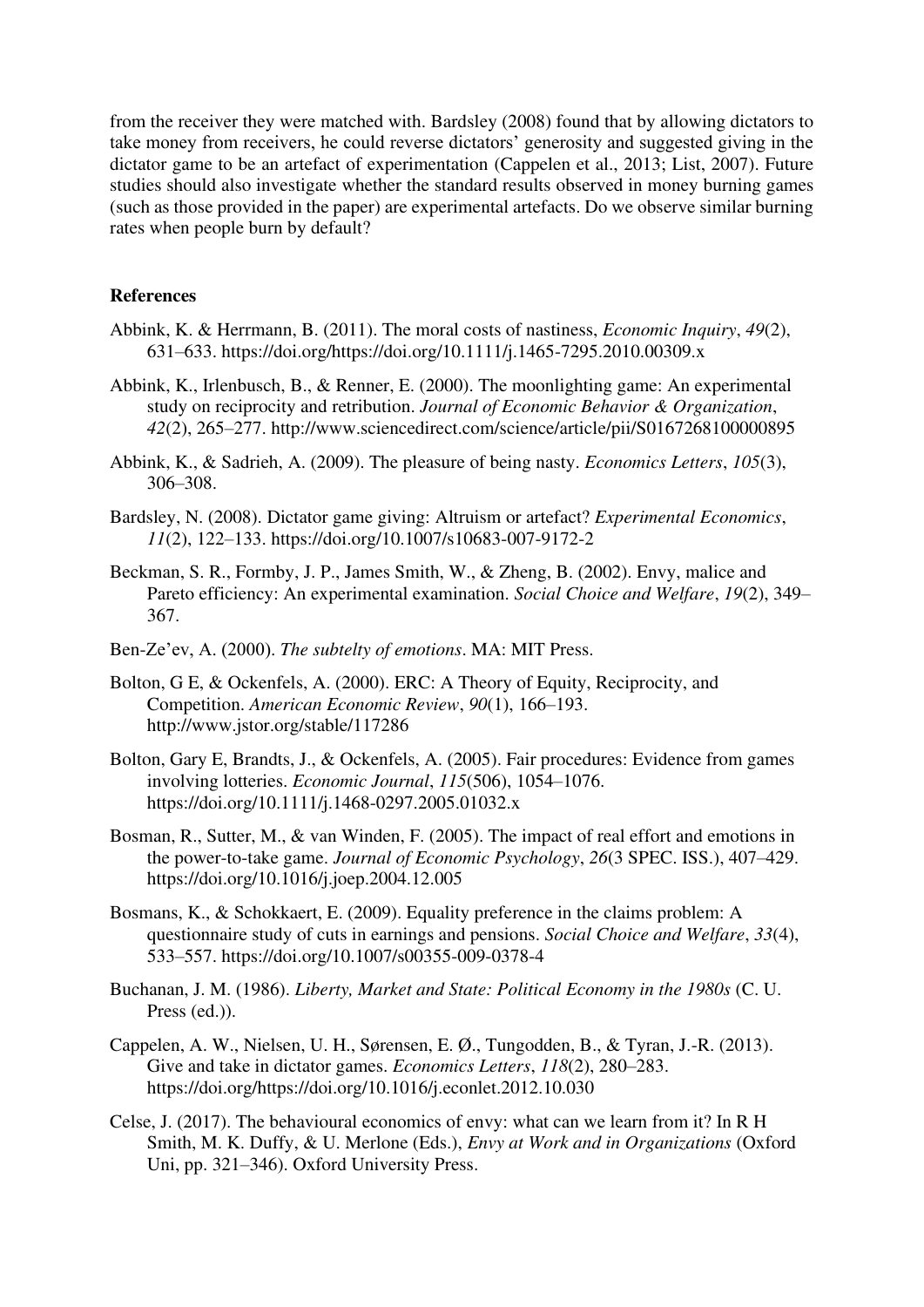- Charness, G, & Rabin, M. (2002). Understanding Social Preferences with Simple Tests\*. *Quarterly Journal of Economics*, *117*(3), 817–869. https://doi.org/10.1162/003355302760193904
- Charness, Gary, Gneezy, U., & Henderson, A. (2018). Experimental methods: Measuring effort in economics experiments. *Journal of Economic Behavior & Organization*, *149*, 74–87. https://doi.org/https://doi.org/10.1016/j.jebo.2018.02.024
- Charness, Gary, Masclet, D., & Villeval, M. C. (2014). The Dark Side of Competition for Status. *Management Science*, *60*(1), 38–55. https://doi.org/10.1287/mnsc.2013.1747
- Chaudhuri, A. (2011). Sustaining cooperation in laboratory public goods experiments: A selective survey of the literature. *Experimental Economics*, *14*(1), 47–83. https://doi.org/10.1007/s10683-010-9257-1
- Dickinson, D. L., & Tiefenthaler, J. (2002). What Is Fair? Experimental Evidence. *Southern Economic Journal*, *69*(2), 414. https://doi.org/10.2307/1061680
- Eckel, C. C., & Grossman, P. J. (1996). Altruism in Anonymous Dictator Games. *Games and Economic Behavior*, *16*(2), 181–191. https://doi.org/10.1006/game.1996.0081
- Fehr, D. (2018). Is increasing inequality harmful? Experimental evidence. *Games and Economic Behavior*, *107*, 123–134. https://doi.org/https://doi.org/10.1016/j.geb.2017.11.001
- Fehr, E., Fischbacher, U., & Gächter, S. (2002). Strong reciprocity, human cooperation, and the enforcement of social norms. *Human Nature*, *13*(1), 1–25. https://doi.org/10.1007/s12110-002-1012-7
- Fehr, E., & Schmidt, K. M. (1999). A Theory of Fairness, Competition, and Cooperation. In *Quarterly Journal of Economics* (Vol. 114, Issue 3). https://doi.org/10.1162/003355399556151
- Fehr, E., & Schmidt, K. M. (2006). Chapter 8 The Economics of Fairness, Reciprocity and Altruism - Experimental Evidence and New Theories. *Handbook of the Economics of Giving, Altruism and Reciprocity*, *1*(06), 615–691. https://doi.org/10.1016/S1574- 0714(06)01008-6
- Foster, G. M. (1972). The Anatomy of Envy: A Study in Symbolic Behavior. In *Current Anthropology* (Vol. 13, Issue 2, p. 165).
- Galeotti, F. (2015). Do negative emotions explain punishment in power-to-take game experiments? *Journal of Economic Psychology*, *49*, 1–14. https://doi.org/https://doi.org/10.1016/j.joep.2015.03.005
- Houser, D., Vetter, S., & Winter, J. (2012). Fairness and cheating. *Eur. Econ. Rev.*, *56*, 1645– 1655. http://dx.doi.org/10.1016/j.euroecorev.2012.08.001
- J. Solnick, S., & Hemenway, D. (1998). Is more always better?: A survey on positional concerns. *Journal of Economic Behavior & Organization*, *37*(3), 373–383. https://doi.org/10.1016/S0167-2681(98)00089-4
- Konow, J. (2001). Fair and square: The four sides of distributive justice. *Journal of Economic Behavior and Organization*, *46*(2), 137–164. https://doi.org/10.1016/S0167- 2681(01)00194-9

Lazarus, R. S. (1991). Cognition and motivation in emotion. *The American Psychologist*,